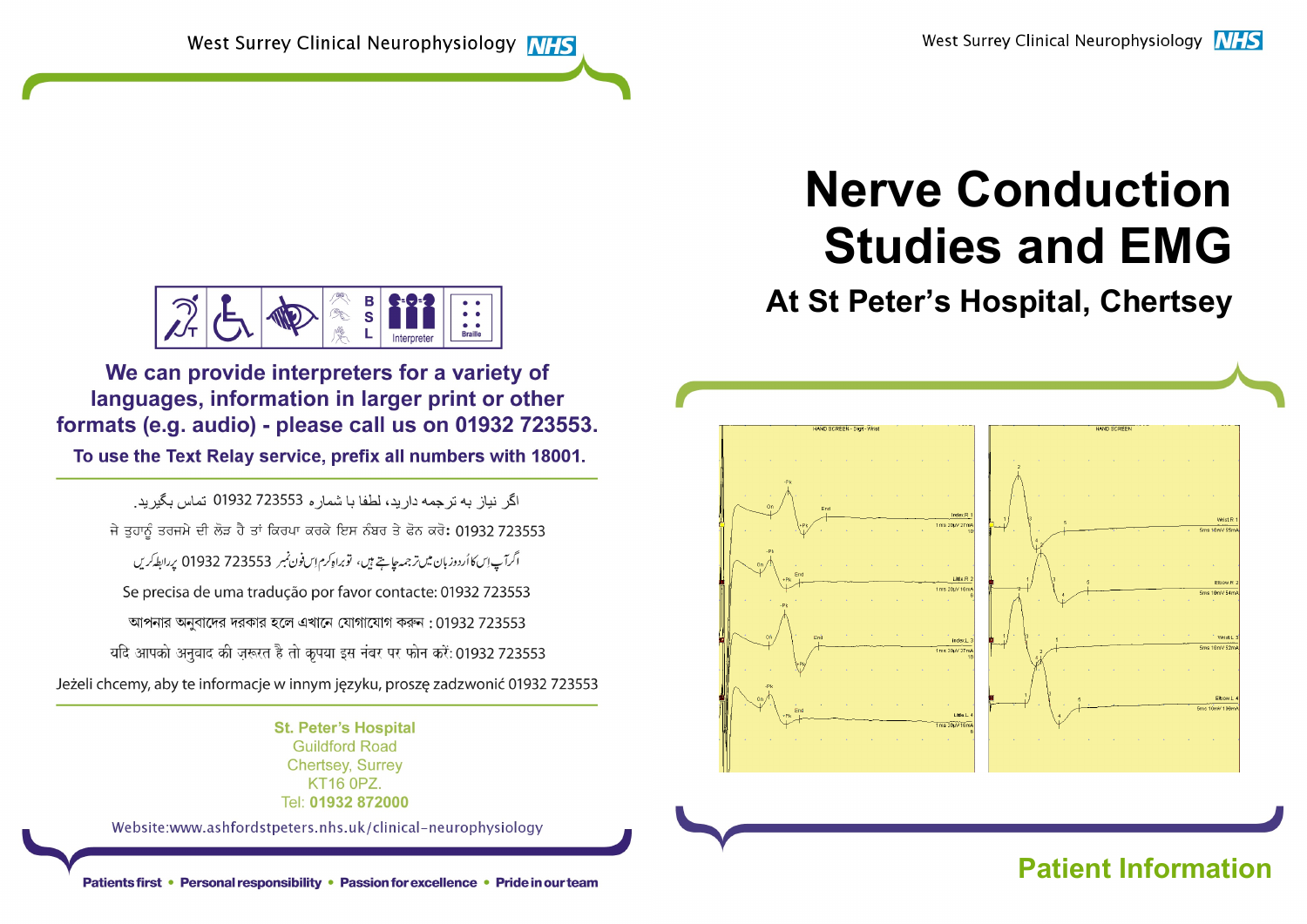# Having Nerve Conduction Studies and EMG An introduction for all patients

## What are NCS and EMG?

Nerve conduction studies (NCS) are recordings made of the electrical activity from nerves and muscles in response to stimulation.

EMG stands for Electromyogram, a recording of the electrical signals produced naturally by muscles.

These two kinds of study may be used together or separately, and we often just call them EMG. They give information about nerves, muscles and the connections between them. The information may be useful to your doctor in many different types of condition. Your doctor may have to combine this information with other types of information to make a diagnosis.

## About our Department

West Surrey Clinical Neurophysiology is a specialist department, one of only a few in the country. We are based at St Peter's Hospital in Chertsey but we provide our services to patients from several other hospitals too.

Please make sure you come to the right hospital!

# Contacting us

If you have any questions before your appointment please contact us and we will try our best to answer them.

You can phone us on 01932 722543. We are open from 9am to about 5 pm. There is an answering machine outside these hours or if we are unable to take your call.

Our postal address is:

West Surrey Clinical Neurophysiology St Peter's Hospital Guildford Road **Chertsey** KT16 0PZ

#### Further Information

We aim to provide an excellent service at all times, but should you have any concerns please, in the first instance, raise these with our staff or Manager on duty.

If they cannot resolve your concern, please contact our Patient Experience Team on 01932 723553 or email asp-tr.patient.advice@nhs.net. If you remain concerned, the team can also advise upon how to make a formal complaint.

Reviewer: Sandra Chinyere **Department:** West Surrey Clinical Neurophysiology Version: 5 Published: May 2022 Review: May 2024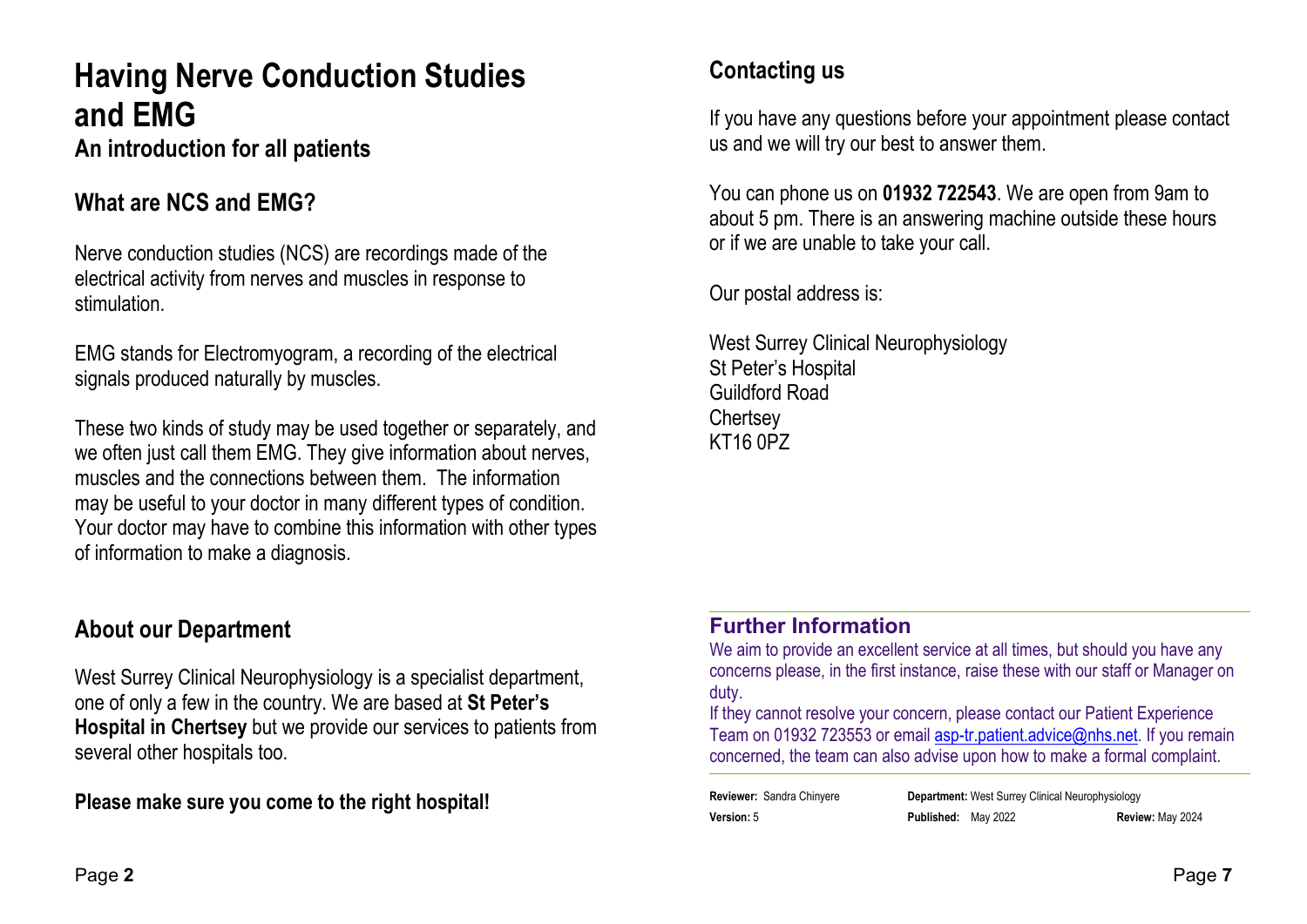## What happens after the recording?

You can leave the department after both these tests. In many cases we are able to give you a report immediately after the test, and this will be the same report which we send to the doctor who referred you to us.

# What happens next?

This report is sent to your hospital consultant and he or she will discuss the result of the EMG test with you at a later date. A copy may be sent to your GP.

# Preparing for the NCS and EMG

Unless we ask you to change, carry on taking all your usual medication as recommended by your doctor. If possible bring a list of all your medications with you.

- If you take warfarin we like to know your INR. Please ring the department with your last reading about one week before the test, in case we need to postpone or modify the test.
- If you have myasthenia gravis and are taking pyridostigmine (Mestinon) please phone us to discuss reducing the dose.

It is also important to tell us if you have a pacemaker implanted. Ordinary pacemakers do not usually cause problems. If you have an implantable cardiac defibrillator (ICD), please ring us before the test., so that we can make arrangements with our cardiology department to carry out the test with their help.

In some cases we may ask if you have had any injuries which might have left metal pieces in you, particularly injuries to the eye.

You can eat as normal, including meals on the day of the test. We suggest you wear loose, comfortable clothing – we may need to examine both arms and legs, even for simple problems. Please avoid putting skin creams on before the test.

It helps to keep your hands and feet warm whilst you are on your way into the hospital. On your arrival in the department we may